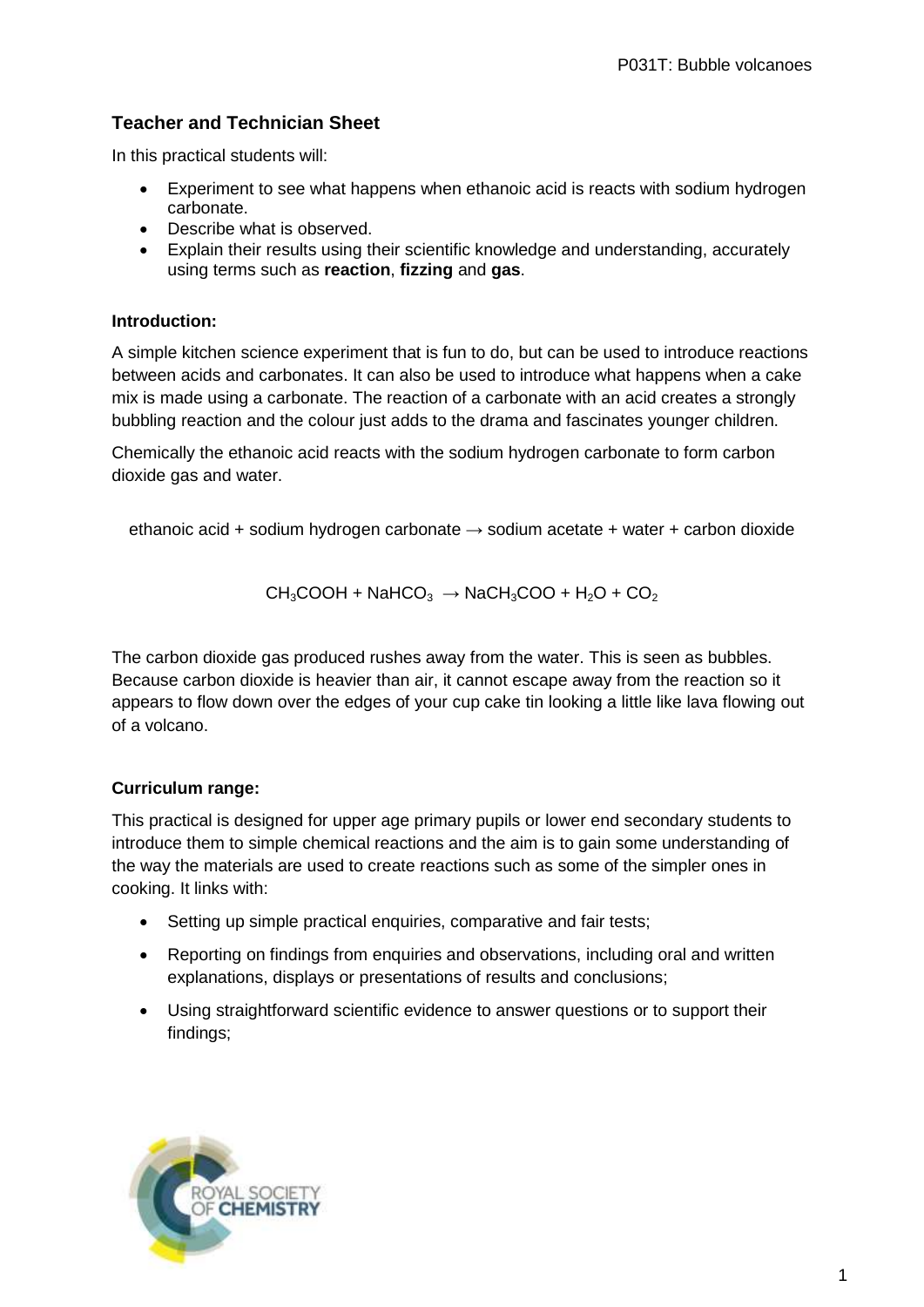- Build a more systematic understanding of the chemistry of acid and carbonates by exploring the way sodium hydrogen carbonate reacts with an acid can be used to make a useful property;
- Ask questions and develop a line of enquiry based on observations of the real world, alongside prior knowledge and experience;
- Use appropriate techniques, apparatus, and materials during laboratory work, paying attention to health and safety;
- Make and record observations using a range of methods for different investigations; and evaluate the reliability of methods and suggest possible improvements;
- Present observations using appropriate methods:
- Interpret observations and identify patterns using those observations to draw conclusions;
- Present reasoned explanations, including explaining data in relation to predictions and hypotheses;
- Learn about the concept of chemical reaction, effervescence, acid and carbonate reactions.

### **Hazard warnings:**

Sodium hydrogen carbonate - liberate carbon dioxide on gentle heating (or with acids). Sodium hydrogen carbonate is an approved food additive, E500, and is used as baking soda. 'Bicarb' or 'bicarbonate of soda' are alternative names. **Low Hazard**.

Ethanoic acid – if less than 1.7 M It may still cause harm in the eyes or in a cut. This includes vinegar. Shop bought vinegar is generally a 5% to 6% solution (0.8M to 0.9M) and is **Low Hazard** at these strengths.

#### **Equipment:**

For a group of 2 pupils:

- 1 teaspoon
- 1 cake tin for making cup cakes
- 1table
- 1 newspaper
- Sodium hydrogen carbonate (bicarbonate of soda or baking powder(Na  $HCO<sub>3</sub>$ )) (50 g)
- 1M Ethanoic acid ( or white vinegar CH<sub>3</sub> COOH) (250 cm<sup>3</sup>)
- 4 different food colourings (e.g. blue, red, green and yellow- These need to be artificial since 'natural' ones are not concentrated enough
- Pipette

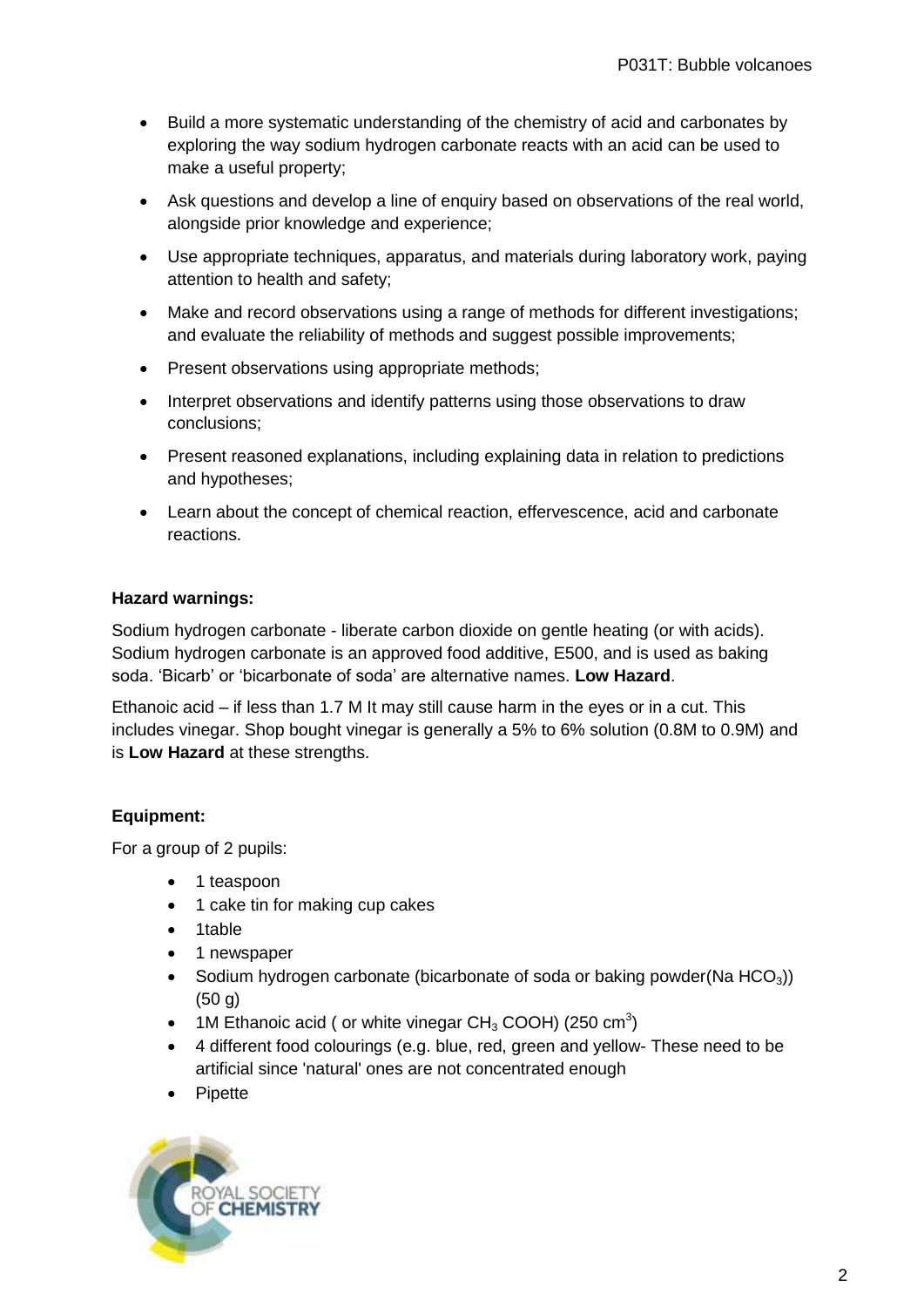# **For going further:**

- 1 narrow necked bottle (or 25cm<sup>3</sup> measuring cylinder)
- 1 balloon
- Top pan balance
- Weighing boat or similar

### **Technical notes:**

Students need to take care when using the dyes since the artificial dyes can dye the skin if they come in contact. They are not hazardous but can look unsightly.

Wear disposable gloves.

In doing the 'Going Further' activity students will need to make a good seal between balloon and bottle top and this can mean the balloon will be difficult to get on so adult help might be needed.

# **Results:**

There will be a very visible fizzing reaction when mixing the sodium hydrogencarbonate (bicarbonate of soda) and the ethanoic / acetic acid (vinegar). The food colouring makes for a colourful display as the reaction takes place. The fizzing subsides as the reactants are used up. The reaction can be repeated by adding more reactants.

Students/children could be able to understand that the fizz is made of bubbles of  $CO<sub>2</sub>$  similar to those observed in fizzy (carbonated) drinks.

This experiment could also be carried out using disposable plastic cups situated in a bowl or tray. Cones could be made from circles cut from plastic or card, with smaller circle cut into the middle of the circle. These cones could then be placed over the cup containing the reactants, which then 'erupt' through the hole similar to a real volcano. Red food colouring is most effective for this.

Using different carbonates will achieve the same reaction. Potassium carbonate (HARMFUL IF SWALLOWED, IRRITANT) and calcium carbonate LOW HAZARD. One teaspoon or spatula of carbonate (approximately 2.5 to 3.5g depending on which carbonate is used) placed in the balloon, which is carefully fixed over the lip of the bottle or measuring cylinder containing 15cm<sup>3</sup> of ethanoic acid, then weighed before lifting the balloon upright to empty its contents into the measuring cylinder will result in the balloon being inflated a small amount.

Students may be able to observe that different carbonates have different weights but using the same amount of reactants results in the same reaction, and that the total mass of reactants will equal the total mass of the products. (Some carbonates may be a finer powder than others so will need a little swirl of the container to help to mix the reactants and start the reaction). This is to demonstrate the conservation of mass even though it is a gaseous